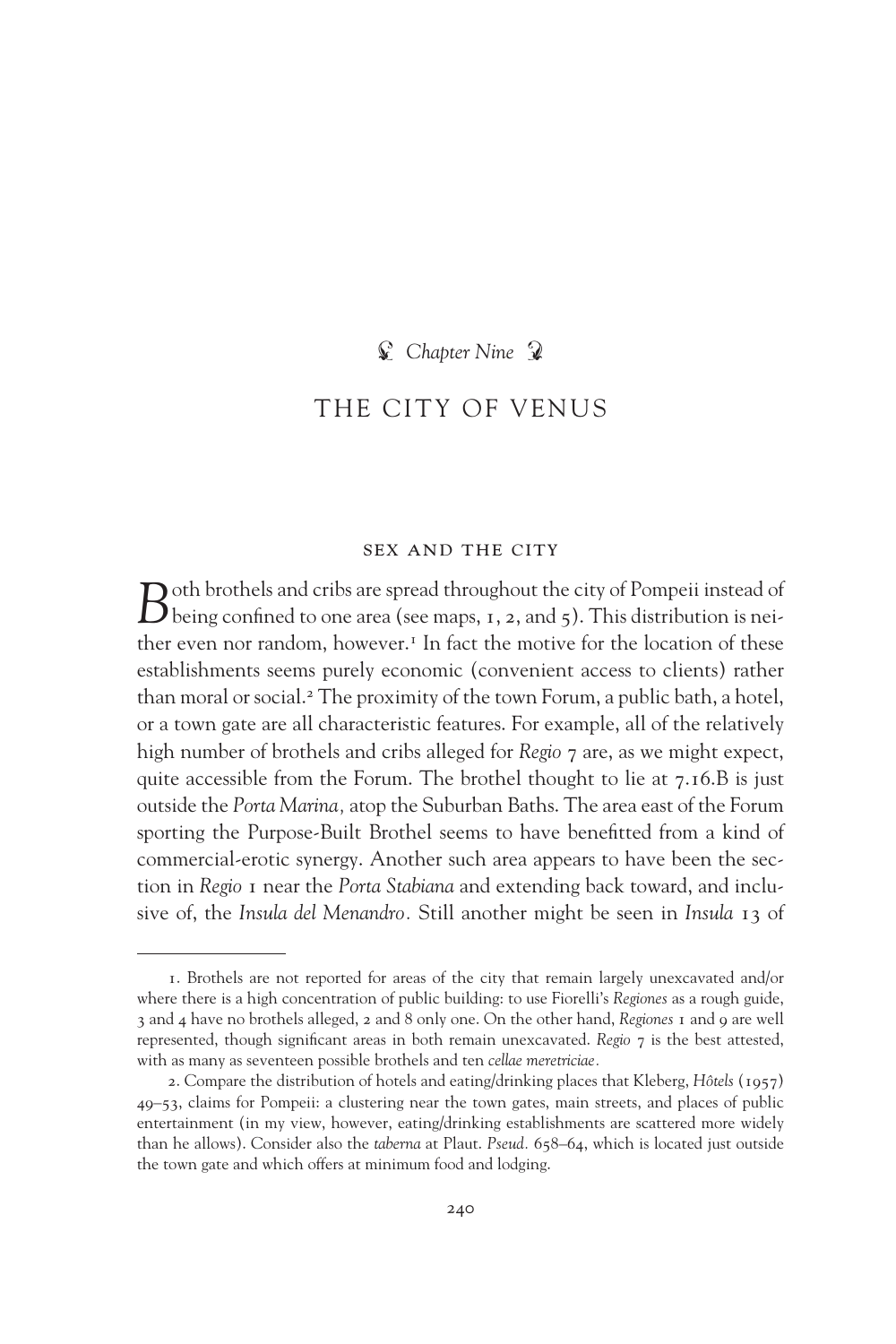*Regio* 7, an area with its several brothels and cribs. The pattern of distribution for brothels corresponds fairly well to that for inns, restaurants, and hotels.<sup>3</sup>

A similarly uneven, but nonrandom pattern is reflected in the distribution of upper-class townhouses, which were located in many, though not all, parts of the city, with some clustering perceptible. This pattern is not the inverse of the one for brothels, though the elite's preference for showy locations on the main roads might have made it economically difficult at minimum for brothels to locate there, a fact that does not mean all of them were found in out-ofthe-way places, as has been suggested.4

Here the question of the "fit" between archaeological and other kinds of evidence, especially literary sources, arises with particular insistence. Two texts, one from Petronius and the other from Seneca, have been used to argue the existence both of an ideology and practice of moral zoning. If correct, the argument would threaten to overturn the conclusions just drawn from the material evidence for Pompeii, or at minimum help to establish that city as a special case. The claim evaporates on close inspection, however, allowing for a more focused examination of various types of evidence in the context of specific locations in the Roman city where such zoning has been alleged.

In an important passage, Petronius emphasizes the backstreet location of a brothel in order to illustrate the gross stupidity of both Encolpius and Ascyltos, rather than to communicate a fixed rule about brothel-topography:<sup>5</sup>

Petron. 6: . . . Sed nec viam diligenter tenebam [quia] nec quod stabulum esset sciebam . . . 7: . . . 'Rogo,' inquam 'mater, numquid scis ubi ego habitem?' . . . Subinde ut in locum secretiorem venimus, centonem anus urbana reiecit et 'hic' inquit, 'debes habitare'. Cum ego negarem me agnoscere domum, video quosdam inter titulos nudas meretrices furtim spatiantes. Tarde, immo iam sero intellexi me in fornicem esse deductum . . . 8: Per anfractus deinde obscurissimos egressus in hunc locum me perduxit prolatoque peculio coepit rogare stuprum. Iam pro cella meretrix assem exegerat. . . .

<sup>3.</sup> As described by Jashemski, *Gardens* I (1979) 167–81, 352–53.

<sup>4.</sup> For a different view, see Laurence, *Roman Pompeii* (1994) 70, 72, 75 (brothels were relegated to the backstreets to screen them from upper-class housing [a relatively mild form of zoning], though they were often in close proximity to this housing) and Wallace-Hadrill, "Public Honour and Private Shame" (1995) 51, 54–55 (who names the Forum and part of the *Via dell'Abbondanza* as areas with zoning prohibitions on prostitution: see below in the text). Cf. Clarke, *Looking at Lovemaking* (1998) 311 n. 10.

<sup>5.</sup> Even so, the stereotype on which he relies may have greater resonance for Rome than for other towns: see Ramage, "Urban Problems" (1983) 66, 82.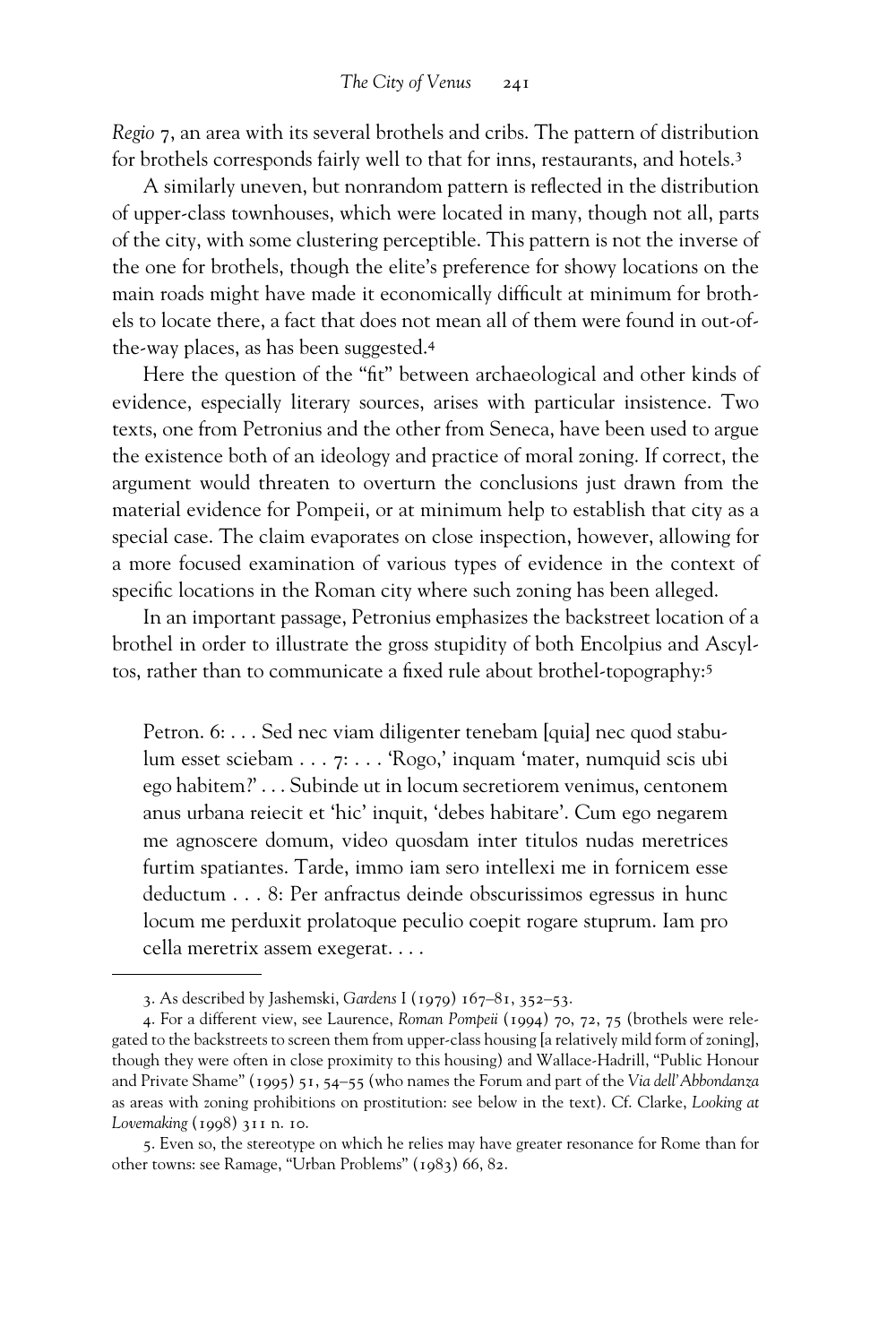*6–7. (Encolpius). But neither was I paying careful attention to the street nor was I conscious of where our lodgings were . . . I asked (the little old woman selling vegetables) "If you please, good woman, do you have any idea where I live/am staying?" . . . Then when we came to a place set pretty far back, the charming old lady threw open a patchwork curtain and said "Here is where you ought to live." When I started to say that I didn't recognize the house, I noticed naked prostitutes tiptoeing around some notices with prices written on them. Slowly, or rather much too late, I realized that I'd been led into a brothel . . . 8. (Ascyltos). Next, passing through some very dark twists and turns he led me to this place, whipped out his wallet, and asked for sex. A prostitute had already charged an* as *for a room. . . .* 

Encolpius misses a series of clues as to where he is headed. First, there is his vegetable-peddling Sibyl, the old woman herself, who in the mindset of male members of the upper-classes must be selling more than vegetables.<sup>6</sup> The patchwork curtain is, or rather should be, another giveaway.7 Ascyltos is so oblivious that he misses the significance of the room-payment. There is also the fact that the word *stabulum* can either mean lodgings or brothel or—not at all to be ruled out—both at once. The word *habitare* also can have more than one meaning; it can refer to temporary quarters or to permanent lodgings and again has the sense that the same establishment might cater to both arrangements at the same time for different sorts of guest. The passage is valuable evidence for confirming the association of brothels with lower-class housing.<sup>8</sup> Both of our (anti-) heroes fail to pick up on the ambiguity of the terminology and its implications until it is too late. Their respectability as would-be members of the elite is sadly compromised by a foray, however unintentional, into the brothel.

The most significant clue that both men overlook, however, is the cliché that brothels are set back along winding streets removed from a main thoroughfare and far out of the way. The cliché means of course that neither all or most nor—conversely—that no brothels were thus secluded in actual fact.9 If

<sup>6.</sup> On female retailers as prostitutes, see McGinn, "Definition" (1997 [1998]) esp. 107–12. What marks the woman as a procuress rather than as prostitute is her age (i.e., an "old woman" [*anus*]).

<sup>7.</sup> This detail appears at Iuv. 6.121 as part of a stereotypical description of a brothel. Some (literary) brothels have *cellae* with doors: see chap. 2.

<sup>8.</sup> See chaps. 2 and 8.

<sup>9.</sup> Propertius as well picks up on the cliché of the "arcana . . . taberna": 4.8.19. See also Mart. 5.84.4: "arcana . . . popina."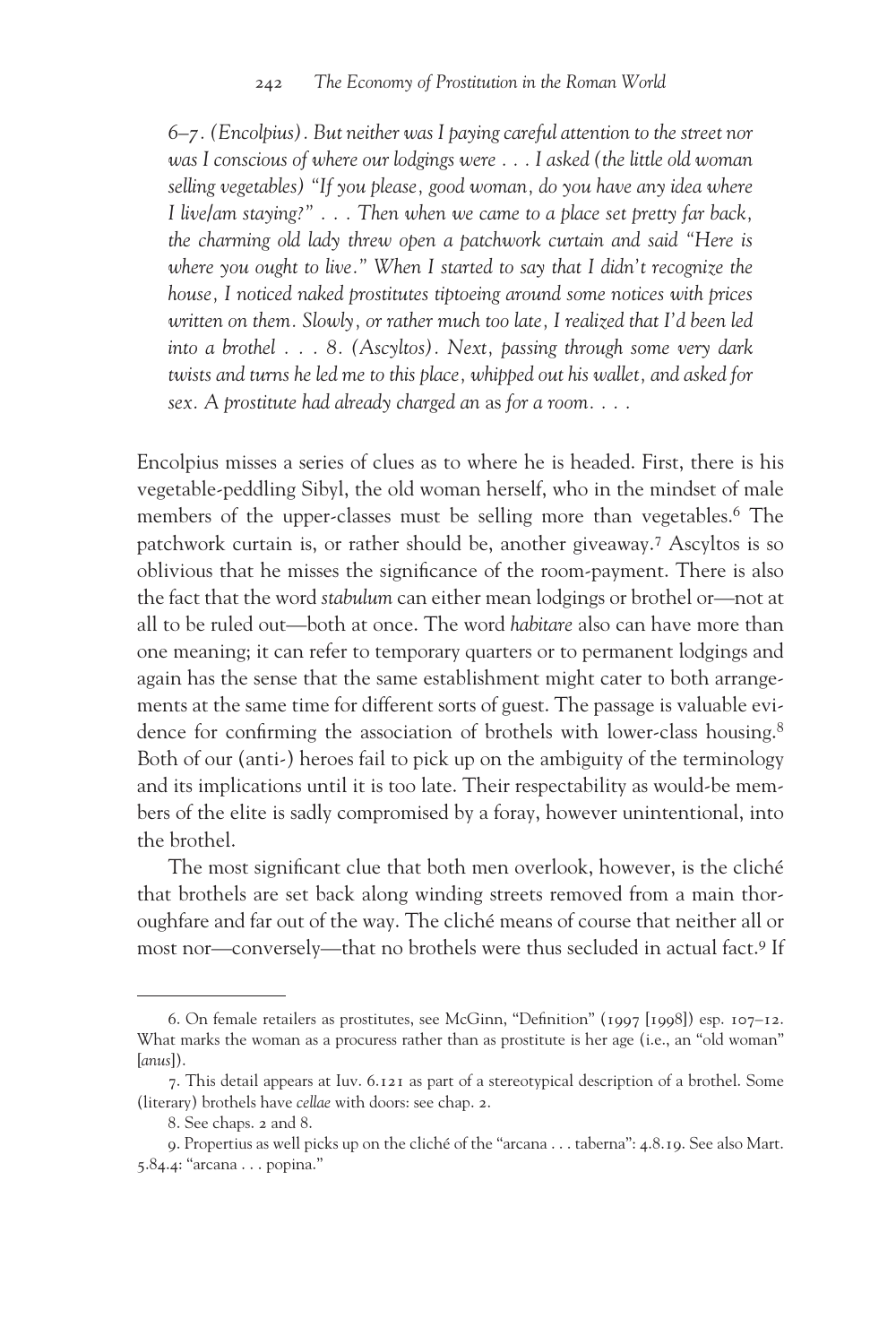Homer Simpson were led past a sign of golden arches to discover—to his utter amazement!—that he was in a fast food restaurant we could not safely conclude that all such places displayed golden arches. By the same token, I expect that few persons nowadays would visit a red-light district expecting to find a red light, though there are of course places that cater to some customers' expectations through reliance on this symbol. Amsterdam has some good examples. This is why the cliché about brothel-location does not mean that no brothels were actually set in out-of-the-way places, as we saw with the Purpose-Built Brothel in chapter 8.

It is also possible that the cliché is treated in an exaggerated way here because Petronius wants the reader to associate a visit to this brothel with a passage to the Underworld. If true, this interpretation would explain why this locale is set further back and more out of the way than others of its kind. It is hardly necessary to insist on this point, however.

Next, in a comparison sometimes thought to reflect a notion of moral geography, Seneca provides an idealized moral distinction between good places and bad, which is valid in my view neither as prescriptive nor descriptive topography:<sup>10</sup>

Sen. *Vita Beata* 7.3: Quid dissimilia, immo diversa componitis? Altum quiddam est virtus, excelsum et regale, invictum, infatigabile; voluptas humile, servile, imbecillum, caducum, cuius statio et domicilium fornices et popinae sunt. virtutem in templo convenies, in foro, in curia, pro muris stantem, pulverulentam, coloratam, callosas habentem manus; voluptatem latitantem saepius ac tenebras captantem circa balinea ac sudatoria ac loca aedilem metuentia, mollem, enervem, mero atque unguento madentem, pallidam aut fucatam et medicamentis pollinctam.

*Why do you unite things that are unlike, or, rather, completely different? Virtue is something lofty, exalted and king-like, undefeated and untiring.*

<sup>10.</sup> See Wallace-Hadrill, "Public Honour and Private Shame" (1995) 39 with n. 1, who is criticized by Kellum "Spectacle" (1999) 291, who points out that some upper-class Romans such as Catullus, Augustus, and Seneca himself seem to have been well-acquainted with the seedier locales described in this text. For what is in my view a more persuasive treatment of the passage, see Edwards, *Politics of Immorality* (1993) 173–75, who omits considerations of zoning entirely. The observation of DeFelice, *Roman Hospitality* (2001) 133, regarding this evidence that upperclass attitudes were not monolithically Stoic is important. I note in passing Seneca's wish (*Ep.* 51.4) not to live "inter popinas": the context suggests this means he does not want to live "in," rather than "near," these fast-food restaurants—Baiae in fact emerges as one great *popina*!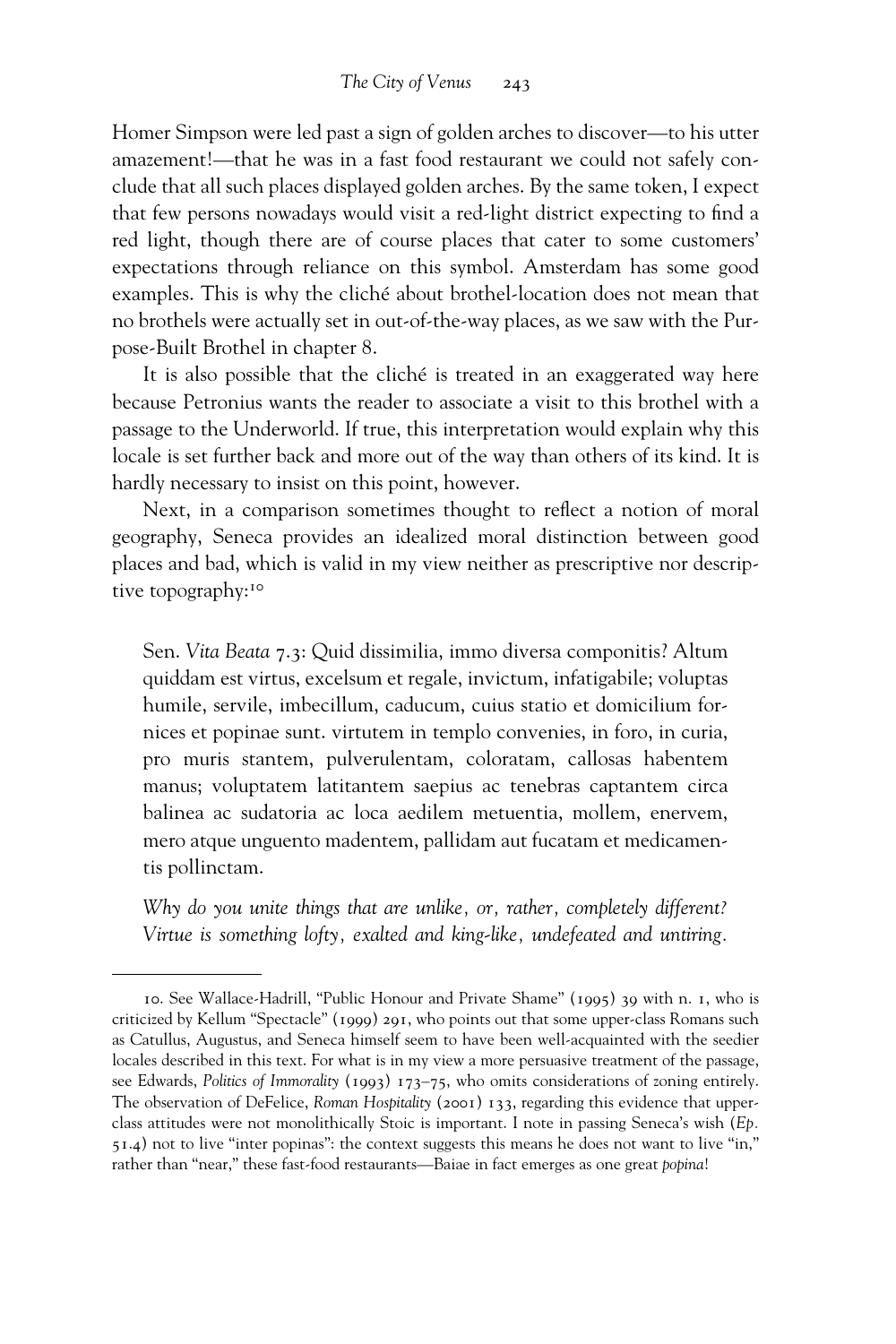*Pleasure is something low, slavish, weak, perishable, whose hangout and home are brothels and taverns. You will ‹nd virtue in the temple, in the Forum, in the Senate-House, standing in front of the city walls, sunburned,* with calloused hands. Pleasure you'll find more often hiding out, lurking in *the shadows, around the baths, the sweating-rooms, the places afraid of the aedile. It is delicate, languid, soaked in unmixed wine and perfume, either pale or painted with cosmetics and laid out like a corpse.*

It is interesting that in the end *Virtus* has to be moved to the edge or outside of the city entirely, evidently represented as an idealized soldier or agricultural worker. Seneca's discourse stands as a variant of the city:bad/country:good theme so popular in Roman moralistic writing.11 His choice of a soldier as symbol, if this interpretation is correct, is interesting in light of the fact that soldiers were among the leading clients of prostitutes. No matter how we interpret this passage we can safely conclude that Seneca writes in a highly moralizing way and not as a topographer, at least as we conceive of this role today.12 One of the types of "bad places" he cites are baths, which no one has argued to be the object of moral zoning.

In the end I argue that there is indeed a fit between literary evidence and archaeological evidence in the matter of moral zoning. But there is little cause for celebration here. We may be dealing more with coincidence than with an actual fit. There is a deeper problem with literary evidence in its relation to the physical geography of a city, which should not be overlooked. This difficulty we saw arise in chapter 3 in the always immanent contrast between topography on the page and topography on the ground. A similar difficulty comes to us from nineteenth-century New York City, where middle-class residents and visitors were inclined to make sense of their city by dividing it into honorable and dishonorable zones. "They envisioned a city with regions of

<sup>11.</sup> See, for example, Wallace-Hadrill, "Elites and Trade" (1991) 244–49, where he shows that the city, the whole city, and nothing but the city was associated in this discourse with brothels, taverns, and lowlife, in contrast to the rustic virtues of country living. See also Braund, "City and Country" (1989); André, "Espace urbain" (1991); Edwards, *Politics of Immorality* (1993) 190–91; Edwards, *Writing Rome* (1996) esp. 125–29; Gold, "Urban Life" (1998); Dalby, *Empire* (2000) 208–42; Bond, "*Urbs*" (2001). The theme is taken up by medical writers who gloss the moral contrast of city and country with health concerns: Nutton, "Medical Thoughts" (2000) 66. DeFelice, *Roman Hospitality* (2001) 139, argues that the point of the passage is that pleasure is found everywhere in the city, and it is up to the good Stoic to rein in his passions.

<sup>12.</sup> See the cautions of Braund, "City and Country" (1989); Laurence, "Writing the Roman Metropolis" (1997) against taking the elements of such evidence as facts and not as attitudes.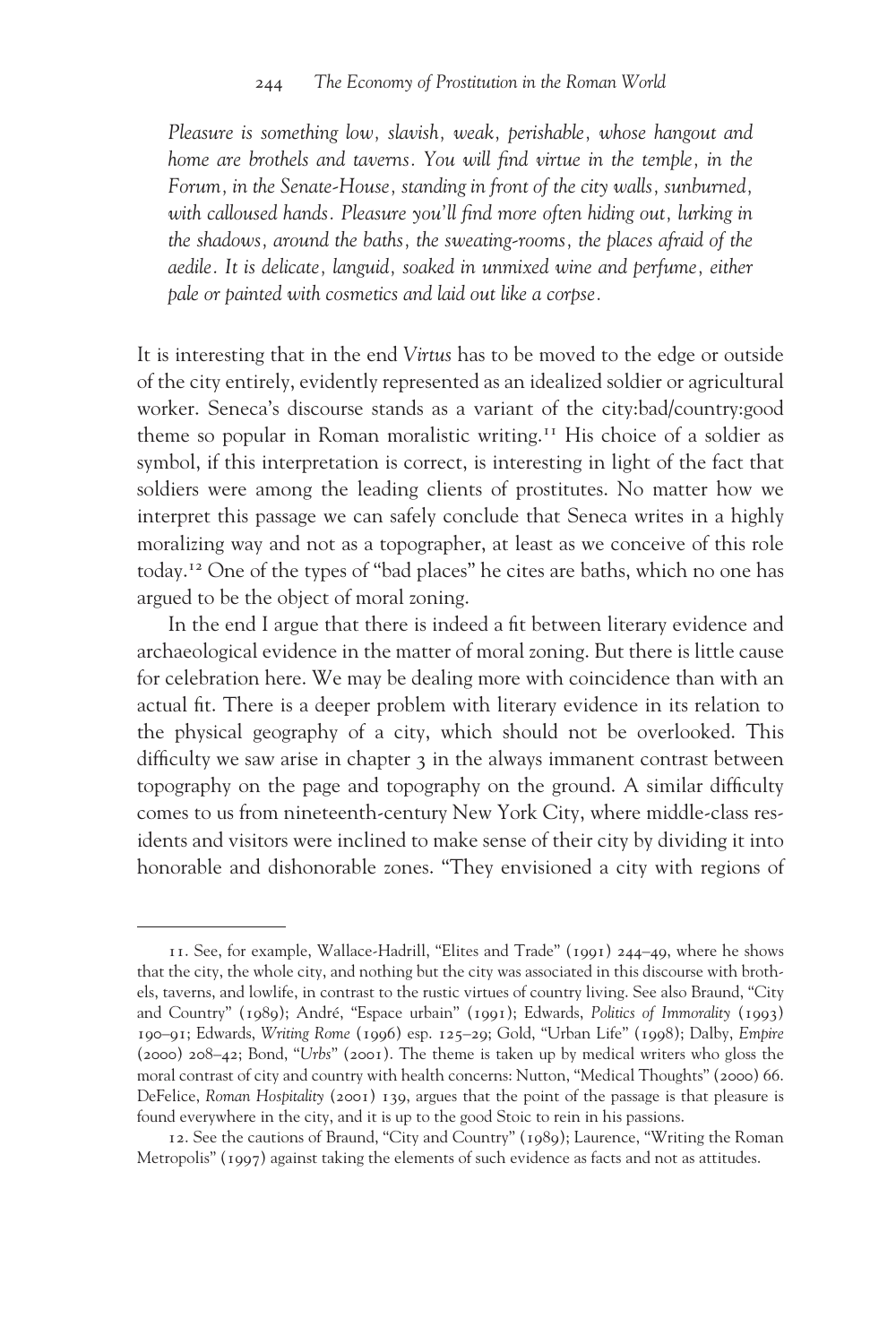virtue and vice, of safety and danger, of sunshine and shadow."13 In so doing, they misread the areas they were attempting to describe, constructing a cityscape that was tidier in the popular imagination than it was in actual fact. There is no reason to suspect the Romans were incapable of a similar sort of error, imagining Rome as better, or worse, than it really was. To be certain that we understand the Roman city correctly, we must approach the literary and archaeological evidence concurrently, the cultural constructions as well as the physical.

Seneca mentions the Forum as one of the "good places," which leads me to my final point about the argument for moral zoning. Andrew Wallace-Hadrill makes a strong argument that undesirable activities, which in concrete terms occurred in brothels and *popinae,* were zoned away from certain highly marked and highly charged public spaces.<sup>14</sup> He identifies these spaces as the Forum at Rome and the Forum and a stretch of the *Via dell'Abbondanza* between the Forum and the Stabian Baths at Pompeii. I will argue that, despite its manifest strengths, the argument cannot hold in the end. In the end, to be sure, the Roman city is not quite as "bad" a place as the moralists would have us believe.

## moral geography

First, let us look at the *Via dell'Abbondanza.* Wallace-Hadrill emphasizes that the pavement here shows at the western end faint wheel ruts and at the eastern end, where the street opens into a small piazza, no rutting at all, which leads him to conclude that there was a restriction on wheeled traffic for this area.15 He speculates that this section of the street formed "a processional route in public festivals, religious and civic ceremonies passing between forum

<sup>13.</sup> Gilfoyle, *City of Eros* (1992) 223.

<sup>14.</sup> Wallace-Hadrill, "Public Honour and Private Shame" (1995) 46–51. The rationale behind privileging the Roman Forum is not entirely clear, given that public building took place in various parts of the city: see Frézouls, "Rome" (1987) 388.

<sup>15.</sup> Wallace-Hadrill, "Public Honour and Private Shame" (1995) 47–49. The map he reproduces at 49 shows that the middle part of this stretch of the *Via dell'Abbondanza* is in fact heavily rutted. This suggests that his inference of a "restriction" here may not be well-founded. The drop in road level at the eastern end of the piazza in front of the Stabian Baths may have been part of an effort to monumentalize the setting. The consequent obstruction to wheeled traffic may therefore have been a side effect of this monumentalization and not its purpose. Worth noting is that the study of wheel ruts on which Wallace-Hadrill relies does not offer moral zoning as an explanation for blocked-off streets, but rather a concern with drainage, though it does leave open the possibility of other explanations: Tsujimura, "Ruts in Pompeii" (1990) 65–66, 85–86; cf. 58. See also the criticism of DeFelice, *Roman Hospitality* (2001) 131 n. 386.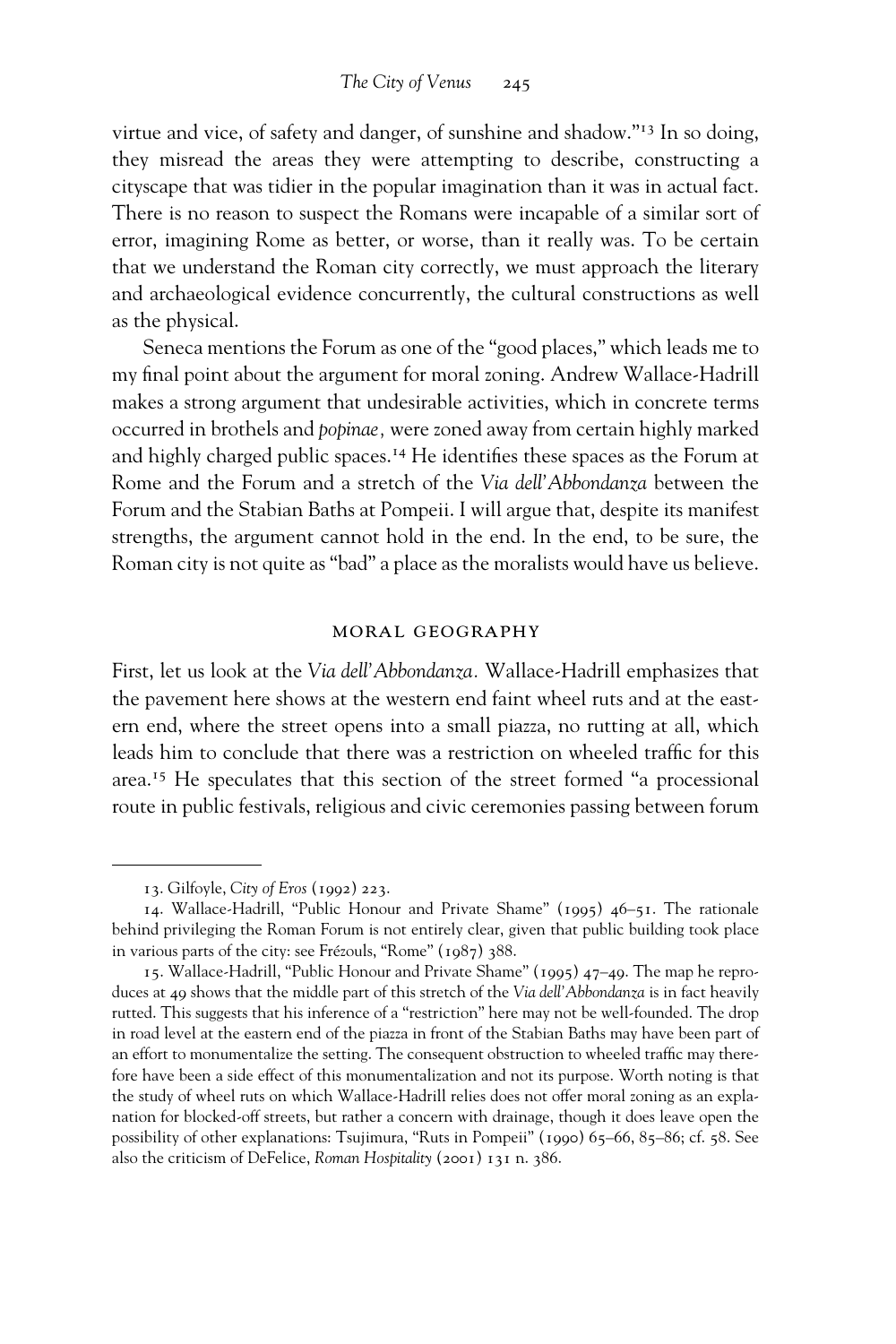and theatre, or from temple to temple."16 But his most telling piece of evidence is the relative scarcity of *cauponae/popinae* along this route, since there is only one certain example at 7.1.1, 62, compared to other stretches of the *Via dell'Abbondanza* itself.

Unfortunately, that lone example is enough to refute the zoning hypothesis, in my view.17 It makes no sense that the notional processional route was almost, but not completely, pure. In fact, if the participants in the hypothetical processions passed through the piazza in front of the Stabian Baths, they would have encountered another such establishment (with a number of rooms in back) at the corner of the *Via Stabiana* (8.4.17–18).18 Upon making a right turn on this street, on the way to the temple or theater, they would have had to negotiate at least two or three additional examples of *cauponae/popinae* (see 1.4.1–3, 1.4.4, 1.4.11, 8.4.19, 8.4.25). If they tried to avoid the piazza, and the *Via Stabiana,* by making the right turn a block earlier they would have encountered both *cauponae/popinae* (see 8.4.45, 8.4.47) and a latrine (8.4.41).19 None of these facts, however, need in the final analysis detract from the hypothesis of a processional route. Roman religion, in fact, tended to attract, rather than repel, the practice of commerce.20 Or we may prefer the reverse statement that the religious import of space imposes itself on already existing relationships of production and (re)distribution.21 There is simply no evidence to support this hypothesis, however.

Next, we take up the question of the Forum both in Rome and in Pompeii. Here we confront a different scenario. Bars and brothels were not simply scarce, but nonexistent, or virtually so. Is this evidence for a Roman regulationist regime and a successful one at that?

Wallace-Hadrill has shown well how the Republican Roman Forum was gradually transformed, above all in the second century b.c., from a commercial

<sup>16.</sup> Wallace-Hadrill, "Public Honour and Private Shame" (1995) 49.

<sup>17.</sup> This is not to deny other possibilities might exist, for example, at 8.5.17, 20; 8.5.21;  $8.5.22 - 23.$ 

<sup>18.</sup> DeFelice, *Roman Hospitality* (2001) 138, points out that an old entrance to the Baths opened on the alleged processional route.

<sup>19.</sup> Both streets in question are labeled as deviant on Laurence's map of deviant streets in Pompeii: Laurence, *Roman Pompeii* (1994) 85. The point is noted by DeFelice, *Roman Hospitality* (2001) 138.

<sup>20.</sup> See Morel, "Topographie" (1987) 144–45; Morel, "Artisanat" (2001) 253; Morel, "Rome capitale" (2001) 150.

<sup>21.</sup> See Horden and Purcell, *Corrupting Sea* (2000) 457.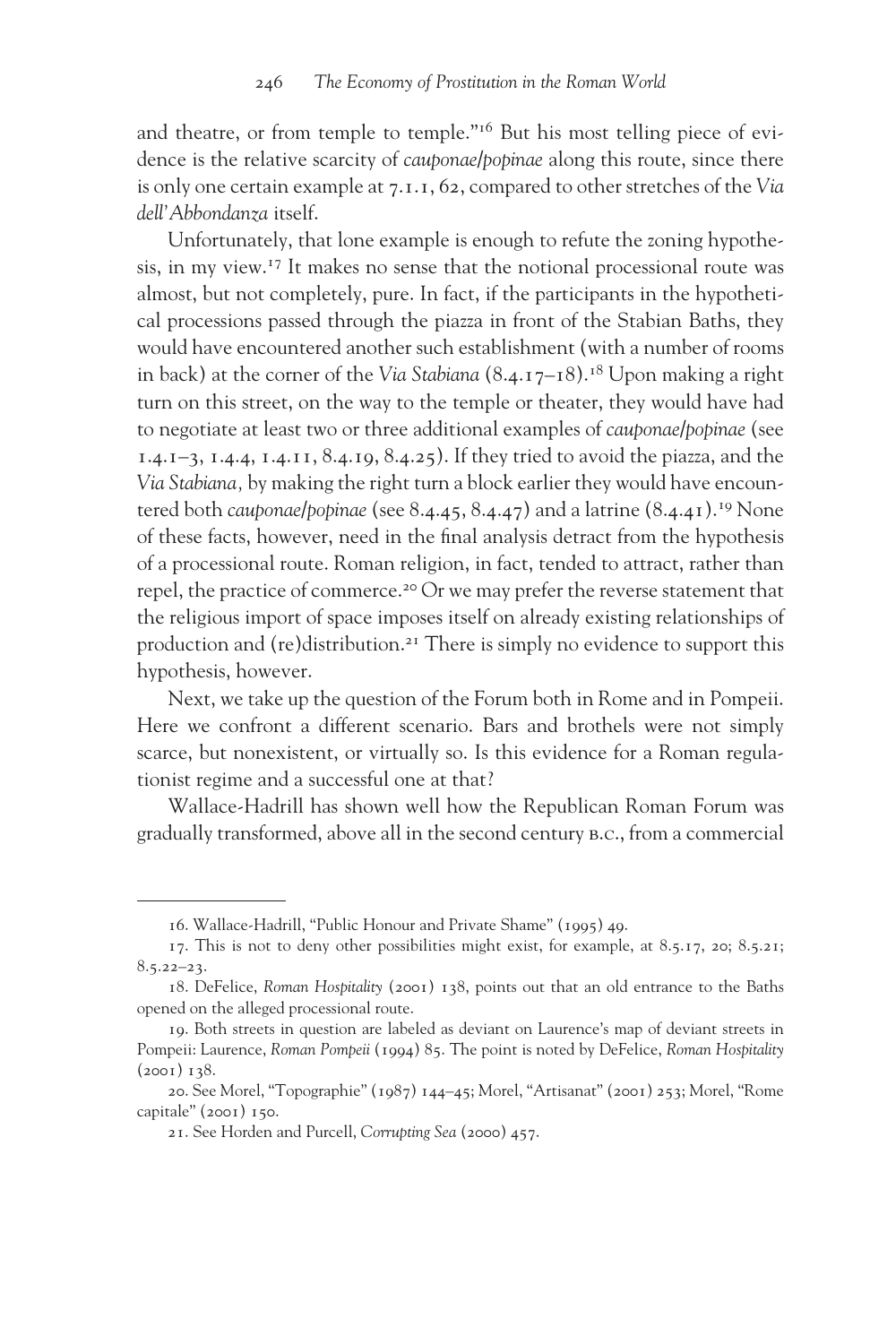and residential district into a monumental public center.<sup>22</sup> At Pompeii, the process appears to have been even more gradual, and it was not completed until the middle of the first century A.D., when a series of public buildings dedicated to the cult of the emperor replaced the remaining shops and houses on the long eastern side of the Forum.23 In both venues, his explanation is that the Romans "cleaned up" the Forum by pushing away undesirable activities.

There are difficulties with this view, however. First, it contains something of a paradox. Either there were bars and brothels in these places before zoning—in which case we must explain why they were at one time tolerated and then not at another—or there were not—in which case zoning was unnecessary and therefore unlikely.<sup>24</sup> In fact, the evidence for brothels near and even in the Roman Forum is not to be despised. In recent years scholars have tended to discount Giuseppe Lugli's theory that a brothel was located along the Sacra Via near the Arch of Titus (and therefore in a strict sense just outside the Forum).<sup>25</sup> All the same, the case for a purpose-built brothel with *caupona* or, as recently argued, a *caupona* with attendant prostitution,<sup>26</sup> remains strong. Examination of the remains suggests a *terminus ante quem* of A.D.  $64<sup>27</sup>$  at which time the establishment was presumably either destroyed by the Neronian fire or removed soon afterwards in connection with the construction of the *Domus Aurea.* It is highly unlikely that its destruction/removal resulted from a campaign of moral zoning, since Nero stands as an unlikely avatar of such a campaign. We may compare the other two Roman purpose-

<sup>22.</sup> Wallace-Hadrill, *Houses and Society* (1994) 129–31; see also Morel, "Topographie" (1987) who inclines toward the speculative; see, for example, 153, on the motivation for the *Horrea Agrippiana.* In Morel's analysis, as well as in Wallace-Hadrill's, a nineteenth-century Parisian model emerges explicitly (139): "[p]ar ces opérations à la Hausmann, le centre de Rome . . . se trouve débarrassé des activités artisanales et commerciales. . . ." See also Morel, "Métiers" (1994) 150–59; Bustany and Géroudet, *Rome* (2001) 204–5.

<sup>23.</sup> See Zanker, *Pompeii* (1998) 53–55, 81–102.

<sup>24.</sup> The pre-79 levels of the Pompeian Forum await the necessary investigation; at Rome there is good evidence for a tavern in the Republican Forum: see App. *BC* 1.54 and the other possibilities at Kleberg, *Hôtels* (1957) 59, 135 n. 75; Morel, "Topographie" (1987) 134 (not the least of which is Catullus's *salax taberna:* 37.1–2). Among the lowlife throng of the Vicus Tuscus (adjacent to the Forum) is a pimp, ca. 30 b.c.: Hor. *Serm.* 2.3.226–31. See also Plaut. *Curc.* 482 (male—and perhaps female as well—prostitutes in the Vicus Tuscus), 485 (a brothel in the Velabrum); Porphyrio *ad Hor. Serm.* 2.3.228 (pimps still in the Vicus Tuscus).

<sup>25.</sup> Lugli, *Monumenti* (1947); see also Morel, "Topographie" (1987) 146 n. 108; Carandini, *Schiavi in Italia* (1988) 361; Papi, *LTUR* (1995) s.v. "Domus: M. Aemilius Scaurus," 26, 392; Wallace-Hadrill, "Case" (2000) 186, who argue against this theory.

<sup>26.</sup> See Tomei, "*Domus* oppure *Lupanar*?" (1995).

<sup>27.</sup> See Tomei, "*Domus* oppure *Lupanar*?" (1995) 610–12.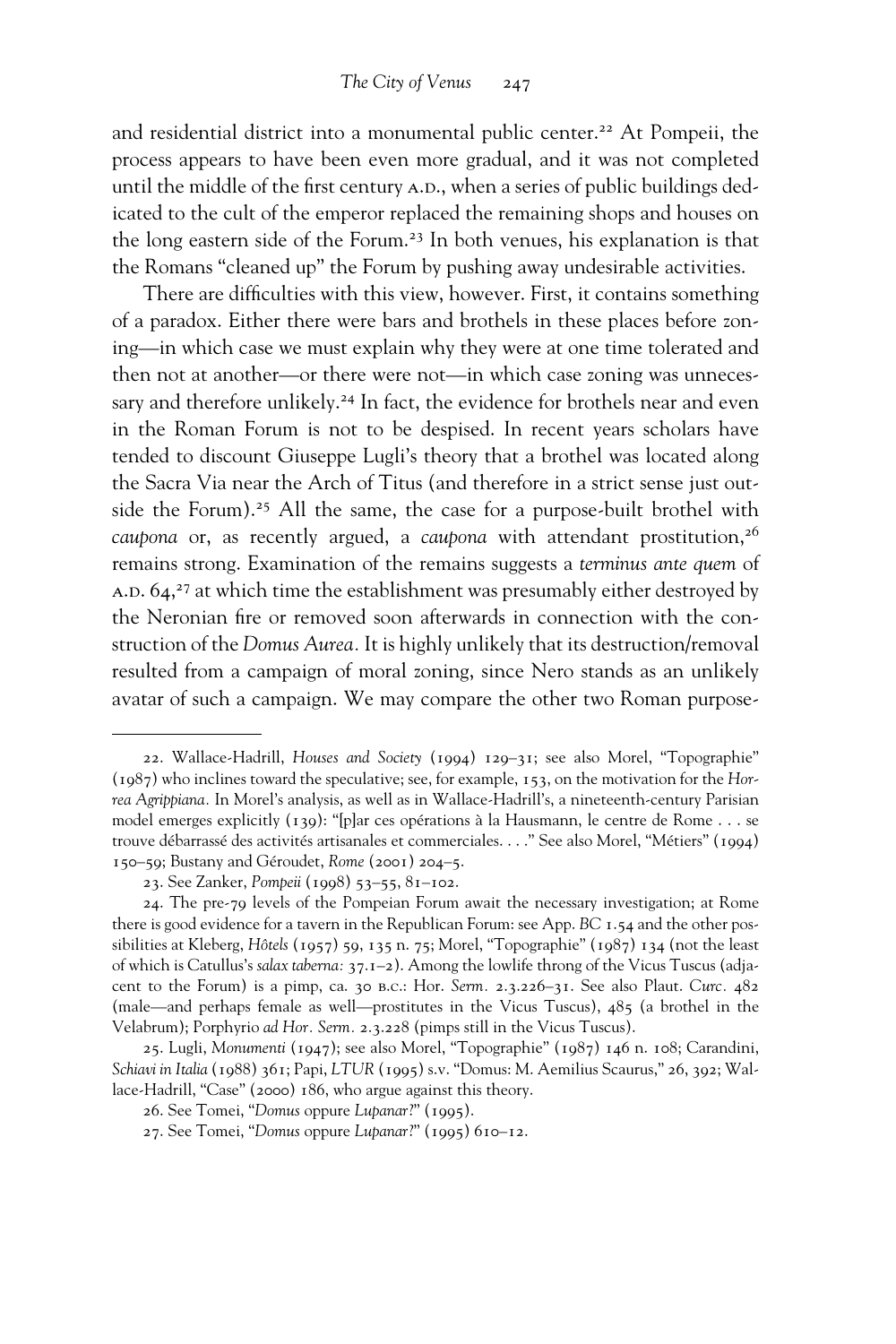built brothels identified by Lugli, one of which was located in the Forum itself near the so-called Temple of Romulus and the other, in the Forum Boarium.28

At Rome before Augustus and at Pompeii even later the program of public building proceeded gradually and at private initiative. What the new buildings displaced were not simply unsavory businesses but all or nearly all commercial activities that required permanent facilities such as shops. One fate carried off pimp, brothel-prostitute, and tavern operator, as well as the proverbial butcher, baker, and candlestick maker. Martial celebrates Domitian's freeing of the Roman streets from all manner of retailers, including barbers, tavern keepers, cooks, and butchers.<sup>29</sup> The poem participates, to be sure, in a long tradition of anti-urban moralizing.<sup>30</sup> The removal of butchers from the mid-Republican Roman Forum appears to have been gradual and partial.31 The shops of bankers appear to have been an honorable exception, at least for a time.<sup>32</sup> The evidence suggests that the displacement of commerce from the Forum did not proceed in a straight line nor was it permanent in nature.<sup>33</sup>

The same trend also resulted in the removal of private residential housing for Romans of all social levels.<sup>34</sup> It is difficult to find in this development the display of any official sensitivity toward the location of bars and brothels. Varro, for example, hails the transition from the butcher's shop to the banker's office as an enhancement of the *forensis dignitas*.<sup>35</sup> We should not conclude

33. See Platner and Ashby, s.v. "Tabernae circa Forum" (1929) 504–5; Wagner, "Tabernen" (1982) 394; Morel, "Topographie" (1987) 139 n. 60, 154 (on the *Horrea Piperataria*); Purcell, "*Plebs Urbana*" (1994) 647. For the possible return of shops just outside the Forum after they were removed by Nero, see Lugli, *Monumenti* (1947) 160–61. The evidence of Martial suggests the continuity, or at least the return, of shops in and near the Forum: Kardos, "Quartiers" (2002) 123–24, 127. Wallace-Hadrill, "Emperors and Houses" (2001) 135, now appears to concede the point that the displacement neither proceeded in a straight line nor was permanent. See now also Morel, "Artisanat" (2001) 252–53; Morel, "Rome capitale" (2001) 148–49. Cf. the design of the imperial Fora, which shows some interesting divergences over time. The Julian had shops, the Augustan did not, and the Trajanic did: Wagner, 394–95. On commercial establishments in and near the Forum Romanum, see now the survey by Papi, "Artigiani" (2002).

34. This is well described by Guidobaldi, "Abitazioni" (2000) 143–61. For the phenomenon of the residences of the wealthy being pushed out of the center, see also Patterson, "On the Margins" (2000) 96. It is at bottom difficult to separate the removal of residential buildings from that of commercial premises: see Kunst, "Dach" (2000) esp. 300–301.

35. Varro *apud* Non. Marc. 853L. The phrase *forensis dignitas* signifies the social and moral stature of the Forum, especially as reflected in its appearance: see OLD s.v. *dignitas*.

<sup>28.</sup> Lugli, *Monumenti* (1947). On the concept of the "purpose-built brothel," and the identification of these establishments as brothels, see chaps. 7 and 8.

<sup>29.</sup> Mart. 7.61. On the widespread distribution of all manner of shops (which were also often dwellings) throughout the city, see Purcell, "*Plebs Urbana*" (1994) 659–73.

<sup>30.</sup> As shown by Joshel, *Work* (1992) 68.

<sup>31.</sup> See Wallace-Hadrill, *Houses and Society* (1994) 130.

<sup>32.</sup> Varro *apud* Non. Marc. 853L (see below in the text).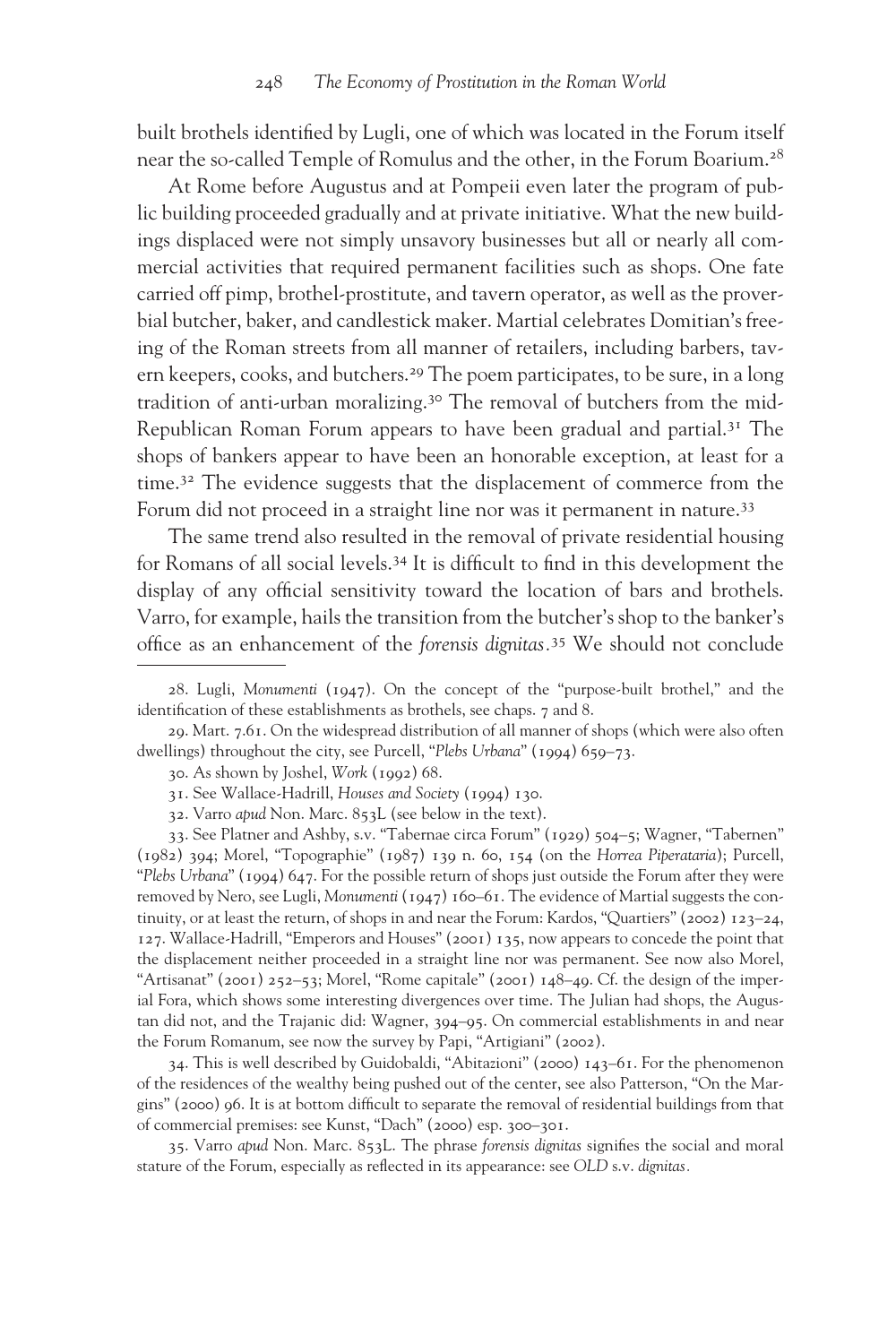that this was the reason for the change, as some historians appear to assume, or that the government was involved in zoning change, or that butchers' shops were equated with brothels. Aside from celebrating the emperor's glory, the monumentalization of public space in the urban center might have also have been designed to free up space in a very crowded area.<sup>36</sup> For the same reason, public building pushed out private residences. To the extent that this involved lower-class housing, brothels may well have been affected.37 But this does not mean that they were in any sense targeted for removal.

It is instructive here to compare the absence of brothels from the monumentalized city centers with the absence of the luxury latrines that were popular in Roman cities during the imperial period. The more crowded with public buildings a forum became, the less likely it was to sport a fancy facility of this kind.38 The rationale for not installing one there was evidently based on a perception of pedestrian traffic reduced by the spread of monumental buildings, not on the idea that such establishments were somehow aesthetically or morally inappropriate for that setting. The whole point of the imperial luxury latrine was evidently to guarantee a certain nobility to defecation, above all defecation by (male) members of the elite, in part by making it so public (which a Forum location might be thought to assist).39 So the reasons behind the lack of showcase latrines in the Forum are vastly different from those that hold for brothels, which were incidentally displaced by the spread of public buildings. Both explanations, however, are related to the increasing monumentalization of this space, and both might seem rather foreign in different ways to modern experience and expectations.

There is no evidence here of what might be called "reverse zoning," that is, the encroachment of respectable society on a traditional vice district, resulting in calls for the latter's removal.<sup>40</sup> And, of course, removal of shops

<sup>36.</sup> For this argument, see Frézouls, "Rome" (1987) 384.

<sup>37.</sup> The *insulae* were not distributed evenly throughout the city: see Hermansen, "Population" (1978) and chap. 2. This fact in itself militates against the idea of a random distribution of brothels. Relevant here is the entry *lupanarii* in the late-antique Regionary Catalogs for Rome. Once thought to denote a concentration or even a complex of brothels in *Regio* 2, this has been interpreted to signify government offices responsible for record-keeping on, and taxation of, brothels: Richardson, *Topographical Dictionary* (1992) 238; Palombi, *LTUR* (1996) s.v. "Lupanarii" 198; Ginouvès, *Dictionnaire méthodique* (1998) 3, 84.

<sup>38.</sup> See Neudecker, *Pracht der Latrine* (1994) 76.

<sup>39.</sup> See Neudecker, *Pracht der Latrine* (1994) 153. In some cases latrines may have been provided for women: Neudecker, 63–65.

<sup>40.</sup> See Best, *Controlling Vice* (1998) 30.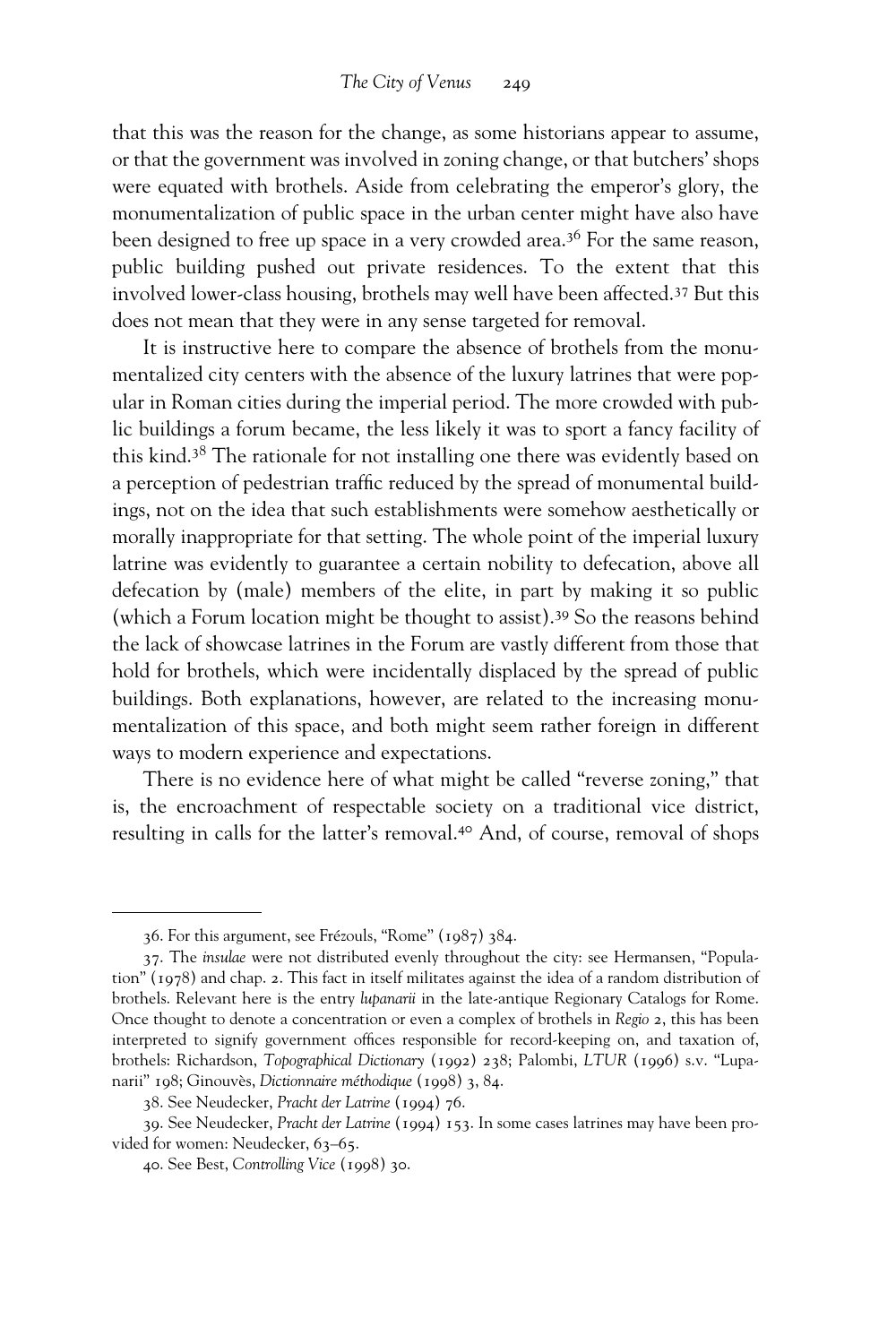does not necessarily imply banishment of ambulatory vendors or those who set up their wares under porticoes, for example.41 Finally, the effect of a policy targeting undesirables for removal might have resulted in their displacement to the city's edge, but Rome's margin shows a decidedly mixed use at various periods of the city's history.42

When Wallace-Hadrill makes, in another context, the excellent point about the change in terminology for honorific arch, from *fornix*, which can mean brothel, to *arcus,* he certainly seems correct that the motivation here was sensitivity over the appearance of the ambiguous word *fornix* in official documents.43 He notes in this context that, ". . . the rhetoric of the Principate is not the same as that of the Republic."44 The key to the change in terminology, as he demonstrates, has to do with the change from the Republican practice of erecting an honorary arch through private initiative to that of the Principate, when the Senate authorized this. "The *fornix* was a symbol of the seamy side of city life."45 So it was, but what remains to be demonstrated with regard to zoning is the precise connection between this rhetoric and the reality of prostitution.<sup>46</sup>

Two factors above all militate against the case for moral zoning in the Forum, both at Rome and elsewhere, in my view. One is that prostitutes worked in the Forum. The other is that the authorities wanted them there. The first point is attested for Pompeii, Rome, and elsewhere.<sup>47</sup> For example, in

45. Wallace-Hadrill, "Roman Arches" (1990) 145, citing Sen. *Vita Beata* 7.3, discussed in the text above. I agree that the Seneca passage is hugely symbolic, deploying however not topography per se, but items in the Roman cityscape as metaphors for vice and virtue.

46. It is beyond doubt that with the advent of the Principate, a significant change occurred in the Roman management of public space: see, for example, Wallace-Hadrill, "Roman Arches" (1990); Zanker, "Veränderungen" (1994). But to argue that this involved the express, permanent removal of prostitution from areas like the Forum is to rely on a modernizing assumption not justified by the ancient evidence.

47. For graffiti at Pompeii alluding to the practice of prostitution in the area of the Forum, see *CIL* 4.1860, 1948 (both from the Basilica). For the Forum Romanum, see Plaut. *Curc.* 470–73, *Truc.* 66–73 (pimps and prostitutes near the shops of bankers); Prop. 2.23.15 (on the Sacra Via); Sen. *Ben.* 6.32.1 (inferred from Julia's alleged behavior); Mart. 2.63.1-2 (Sacra Via); [Quint.] *Decl.* 385.1 (though this might be any forum, not just the Forum Romanum); C. Titius *apud* Macrob. 3.16.15–16; see Papi, "Artigiani" (2002) 61–62. For cities in Roman Palestine, see *Babylonian Talmud Shabbath* 33b; further, Sperber, *City in Roman Palestine* (1998) 12–17. For late antiquity, see Proc. *Anec.* 17.5.

<sup>41.</sup> Mart. 7.61 certainly seems to suggest that special measures were required to this end. See also Spano, "Illuminazione" (1920) 62–64; Sperber, *City in Roman Palestine* (1998) 12; Kardos, "*Vrbs*" (2001) 404; Morel, "Artisanat" (2001) 254.

<sup>42.</sup> See Wiseman, "A Stroll on the Rampart" (1998) 15; Hope, "Contempt and Respect" (2000) 112, 123; Patterson, "On the Margins" (2000) 96–97, 102–3. On prostitutes frequenting the tombs and walls on the city's edge, see also chap. 2.

<sup>43.</sup> Wallace-Hadrill, "Roman Arches" (1990) esp. 145–47.

<sup>44.</sup> Wallace-Hadrill, "Roman Arches" (1990) 147.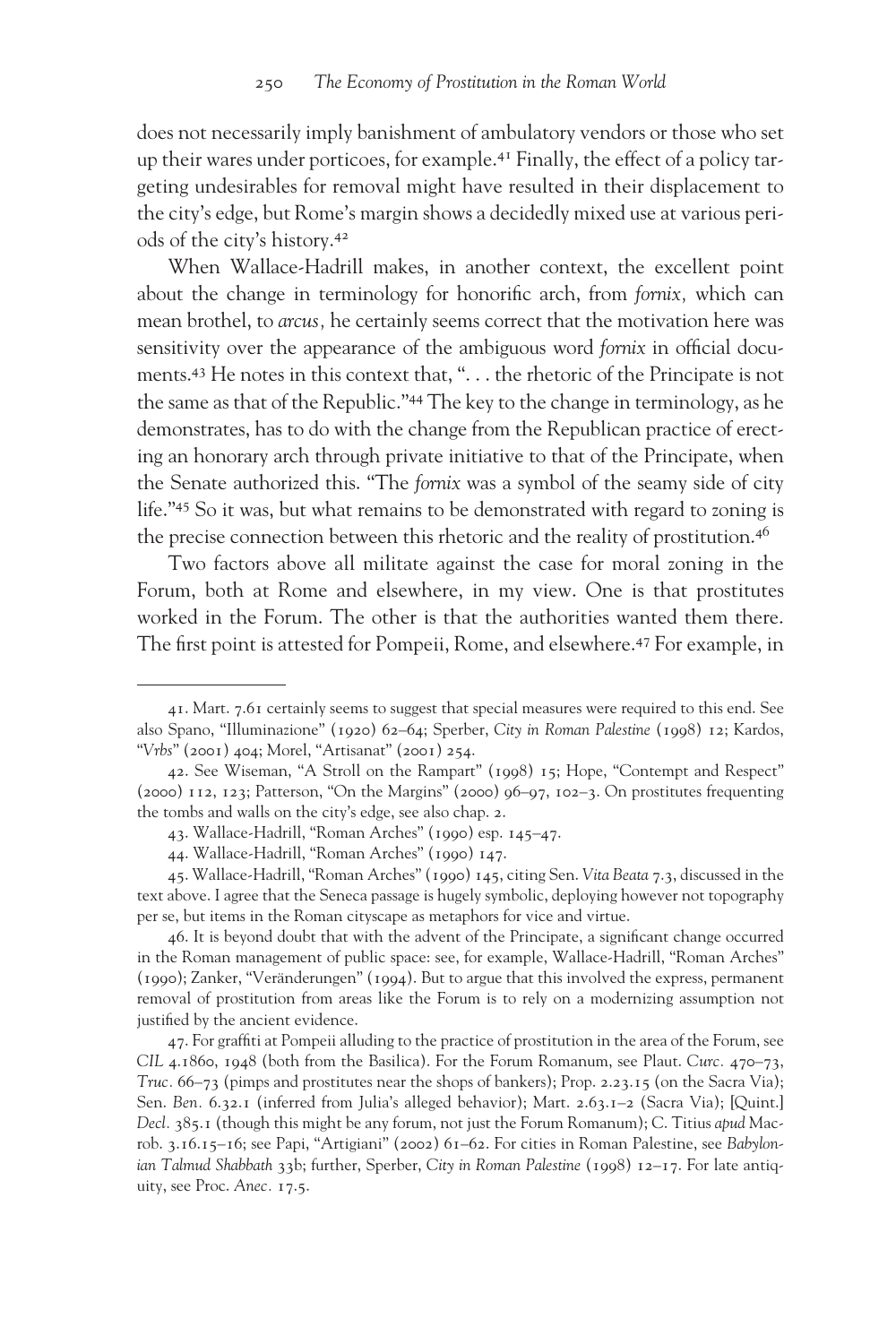an important passage, Dio of Prusa attacks pimps for installing prostitutes in brothels (and/or cribs) that are in full view of every part of the city—in front of the houses of magistrates, in the marketplaces, near public buildings and temples, and in the midst of all that is holy. $48$  Dio's assault on pimps is a very thinly veiled indictment of Roman society and its approach to prostitution. This speech, which was almost certainly delivered at Rome, criticizes conditions prevailing not just in the Greek cities of the East, but throughout the Empire and above all in the capital itself.<sup>49</sup> It is significant that Dio attacks the widespread diffusion of prostitutes and brothels in the Roman city, and equally important that he is the only Greek or Roman to do so.<sup>50</sup> His critique is extreme, and for all that there is not a hint here that he is exposing a failed policy of moral zoning.

In fact, on a more general level we have plenty of evidence identifying women who worked in the marketplace as prostitutes.<sup>51</sup> No doubt much of this evidence is grounded in elite, male bias against lower-class working women. But it would be hyperskeptical to use this conclusion to reject the idea that prostitutes were a common feature of the monumental center of many Roman towns. Of course evidence of prostitutes in the Forum proves nothing about the presence or absence of brothels there. Commercial sex does not always require a building, for one thing. Moreover, residential housing that could harbor brothels, as in the Subura, was not far away.

Why would the authorities want prostitutes in the Forum? From a modern perspective, one of the creepier aspects of Roman public policy on prostitution was the way in which it tried to make the activity as visible as possible. Hidden deviance is what tended to exercise the Roman moralist.<sup>52</sup> Horace exploits this theme to argue for the advantages of sex with prostitutes over sex with *matronae*: what you see is what you get.<sup>53</sup> Statute law gives stark expression to this concern. The *lex Iulia* on adultery insisted on the public registration of prostitutes and the wearing of the toga associated with prostitutes by

<sup>48.</sup> Dio Chrys. 7.133–34. The point is supported by the evidence presented in chap. 2.

<sup>49.</sup> Evidence, argument, and literature at McGinn, *Roman Prostitution* (forthcoming). In his speech to the Alexandrians, Dio appears to assume that prostitution is rife throughout their city: Dio Chrys. 32 (esp. 90–94) with Montserrat, *Sex and Society* (1996) 121.

<sup>50.</sup> For criticism from Roman Palestine over prostitutes in the marketplace (i.e., the forum), see *Babylonian Talmud Shabbath* 33b.

<sup>51.</sup> See McGinn, "Definition" (1997 [1998]) esp. 89-97, 107-12.

<sup>52.</sup> McGinn, *Prostitution, Sexuality, and the Law* (1998) 125 n. 124. Add Meyer-Zwiffelhoffer, *Phallus* (1995) 133, 150–51, 165–66. See also the discussion of body language in chap. 3. Again, I think it more appropriate to regard such evidence as Sen. *Vita Beata* 7.3 as part of this moralizing discourse, rather than as a realistic indication of where brothels were located.

<sup>53.</sup> Hor. *Serm.* 1.2.83–110; cf. Athen. 13.569A–F.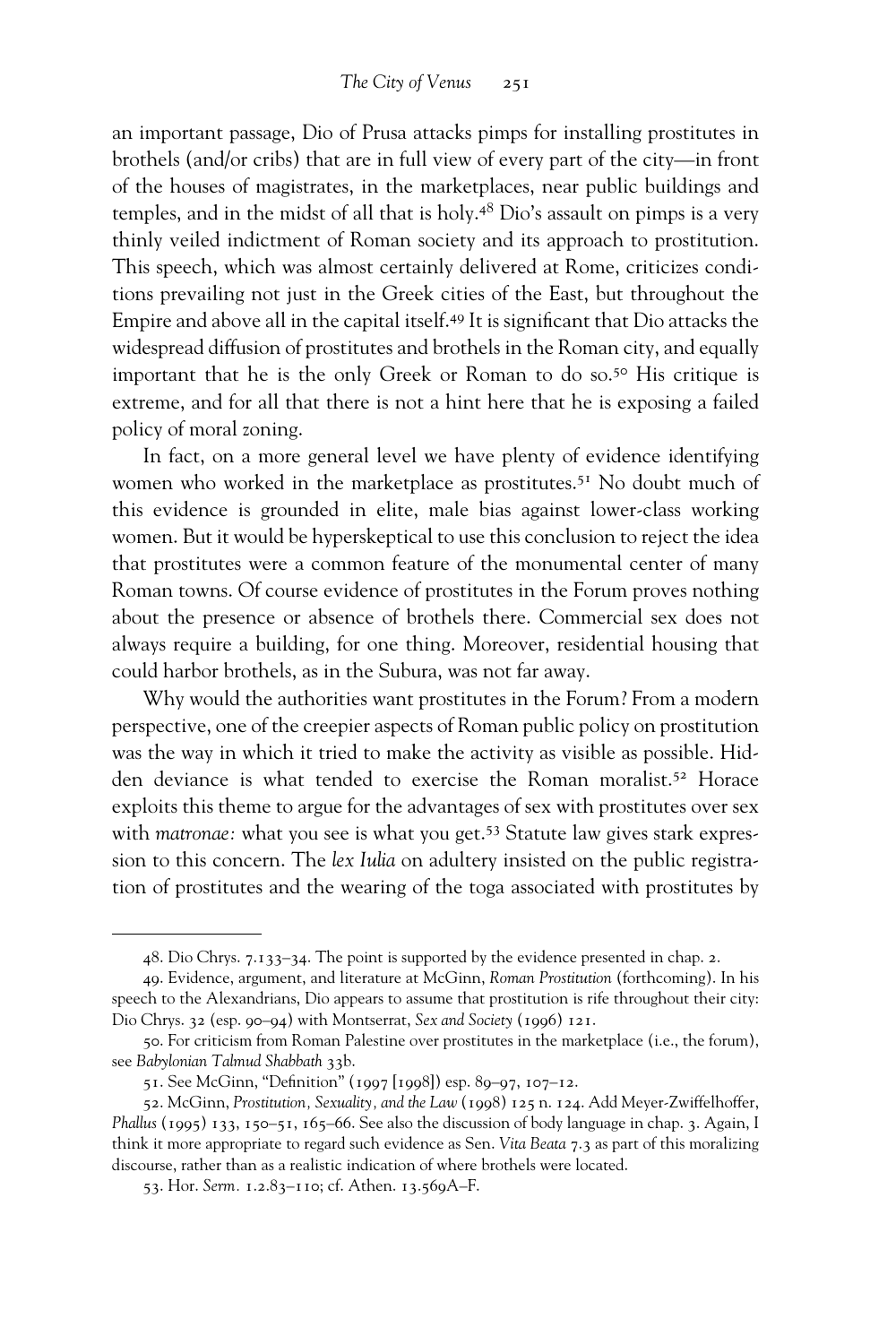convicted adulteresses (and perhaps use of the toga by prostitutes themselves, converting what had been custom into a legal regulation). This suggests that the ideal official treatment of the prostitute was openly to humiliate her.<sup>54</sup> Hence, there was no advantage to driving prostitutes and prostitution underground. The prostitute would only be more difficult to tax and to blame and therefore less apt to serve the public interest.55 For the Romans there was something honest and almost honorable about open vice, especially as compared with the hidden variety, which they thought *must* be bad.56

"Prostitutes were a very visible part of the cityscape."57 Repugnant as this is to modern sensibilities, the respectable matron's honor was constructed in no small measure from the dishonor of the whore. For the Romans, as for Simone Weil, purity was the power to contemplate defilement. The prostitute had her place in the Forum, after all, just as she had her place in the moral economy. She served the purpose of maintaining not public honor and private shame, as Wallace-Hadrill would have it, but rather public honor and *public* shame.

Serving this purpose was not just a matter of prostitutes and their trade. The public humiliation and execution of criminals, in the arena located in the very center of the city, had precisely the same aim.<sup>58</sup> What is more, the mangled bodies of criminals might be dragged through the streets in front of a crowd to make the same point.59 These examples might suggest that Romans had no interest in socially constructed urban space. More likely is the possibility that their practices proceeded from such a radically different set of premises and values than our own as to render our attempts to comprehend them very rough going indeed.<sup>60</sup> From our point of view, their conception of "honorable space," like their conception of "religious space," seems enormously mutable and flexible.<sup>61</sup> Discussions of the sacralization of space in the Forum and elsewhere might with profit take up this point.<sup>62</sup>

<sup>54.</sup> Only after a set period of relegation (its length is unknown) could convicted adulteresses be seen in the Forum wearing a toga. See McGinn, *Prostitution, Sexuality, and the Law* (1998) 156–71, 216–19.

<sup>55.</sup> For the role of the prostitute in Roman moral pedagogy, see McGinn, *Prostitution, Sexuality, and the Law* (1998) chap. 5, esp. 207–15. For the tax on prostitutes, see McGinn, chap. 7.

<sup>56.</sup> See the discussion about privacy in the brothel in chap. 2.

<sup>57.</sup> Kellum, "Spectacle" (1999) 295 n. 27.

<sup>58.</sup> As Laurence, "Emperors" (1993) 84, argues.

<sup>59.</sup> See Bodel, "Dealing with the Dead" (2000) 147.

<sup>60.</sup> See the comments of Horden and Purcell, *Corrupting Sea* (2000) 555. For a recent, interesting effort to tackle the problem of Roman domestic space, see Grahame, *Reading Space* (2000).

<sup>61.</sup> On the latter, see Horden and Purcell, *Corrupting Sea* (2000) 444, who point out that the geography of religion in Mediterranean cultures is neither independent of other geographies, nor particularly modern.

<sup>62.</sup> See, for example, Hinard, "Rome dans Rome" (1991) esp. 46.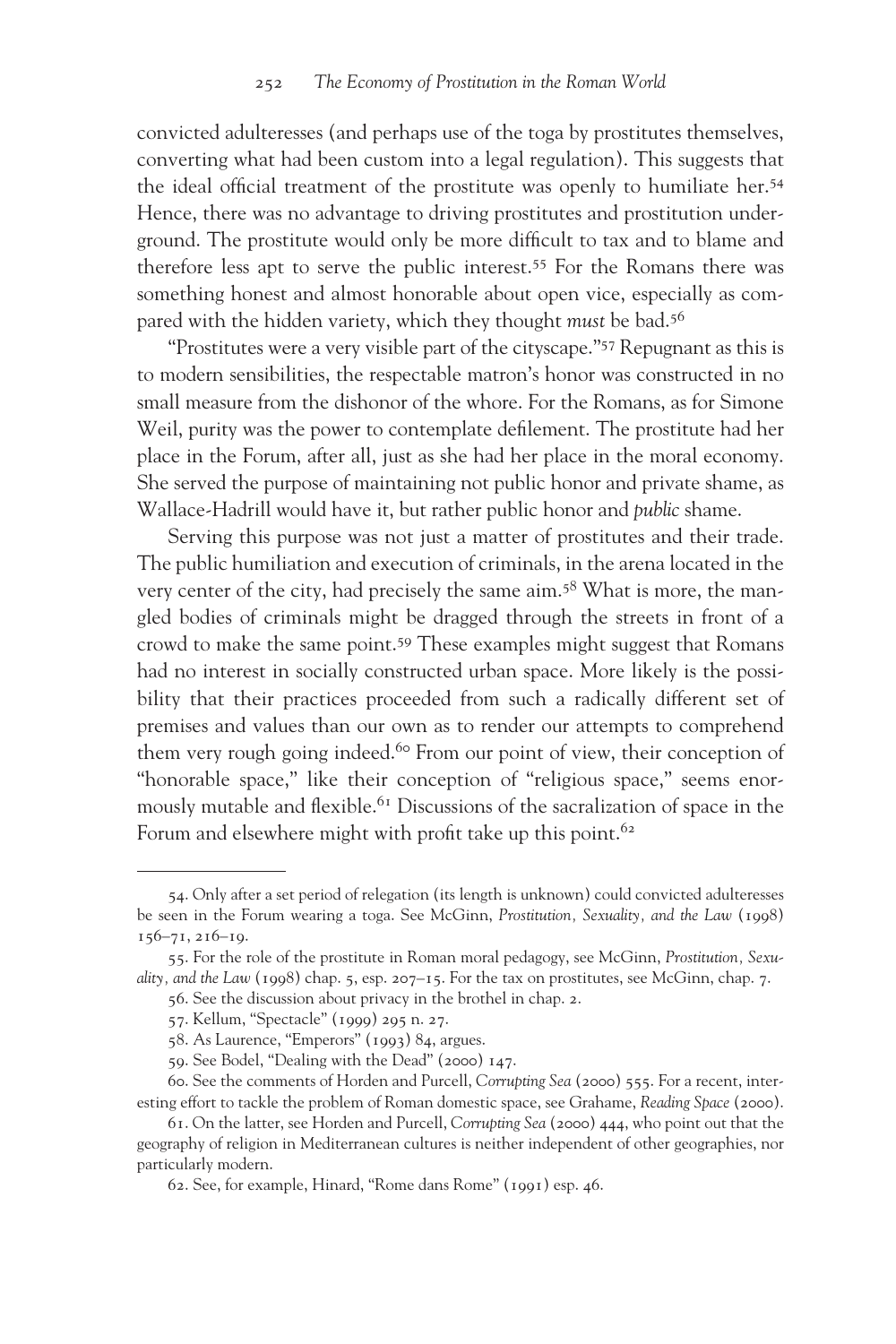From a modern perspective, it might seem highly inappropriate to allow the two brothels identified in and near the Roman Forum to stand so close, for example, to the Atrium Vestae. Ovid's Vestal did not have to look very far after all to catch a glimpse of bodies for sale. The Vestals were in fact so heavily invested in urban real estate—their activity in this field is thought to have helped legitimize private interests–we cannot exclude the possibility that they owned a brothel or two.<sup>63</sup> As a fundamental premise of economics and morals, the prostitute had to be as accessible as possible.<sup>64</sup>

The literary evidence for the diffusion of prostitution in the ancient Roman city encourages the view that it was practically ubiquitous. Catullus has Lesbia, reconfigured as a whore after their breakup, servicing her clients at the crossroads, and in the alleys, of the city.<sup>65</sup> Prostitutes were not only at the city's center but at its edge, among the tombs that lined the great consular roads, or near the city walls, according to Martial.<sup>66</sup> Dio of Prusa is not the only author to place them near temples.<sup>67</sup> It is Juvenal in fact who poses the famous question: "at what temple does a woman not prostitute herself."<sup>68</sup> Though in this context he assimilates adulteresses to prostitutes, the most likely interpretation is that prostitutes at least might be found in and around some temples.

As for Pompeii, an examination of the next-door neighbors of establishments identified as brothels, carried out with the assistance of the two "Address-Books" compiled in recent years for that city,<sup>69</sup> suggests that these establishments were fully integrated into the fabric of city life.<sup>70</sup> The neighboring residences were of various sizes and quality, including a few *atrium*-style houses (such as the famous House of the Menander). Other neighbors were a number of commercial establishments, including a dyer's, a wool worker's, and a weaver's shop, and one or two fuller's shops, and representatives of the service sector, including a barbershop, a hotel, several inns and taverns, and, of course, other brothels.

We appear with the preceding paragraphs to have reached the much

<sup>63.</sup> On the Vestals' urban real estate interests, see Horden and Purcell, *Corrupting Sea* (2000) 429.

<sup>64.</sup> See Flemming, "*Quae Corpore*" (1999) 46, on this point.

<sup>65.</sup> Catull. 58. Cf. Hor. *C.* 1.25.10 for the alley and Prop. 4.7.19 for the crossroads.

<sup>66.</sup> See n. 47 for Martial's evidence on prostitutes in the Forum and chap. 2 for the rest.

<sup>67.</sup> See chap. 2.

<sup>68.</sup> Iuv. 9.24: ". . . quo non prostat femina templo?"

<sup>69.</sup> See De Simone, *Pompei* (1988) 103–84; Eschebach and Müller-Trollius, *Gebäudeverzeichnis* (1993).

<sup>70.</sup> For the argument that prostitution was pervasive in ancient Attica, see Cohen, "Economic Analysis" (forthcoming), citing Xen. *Mem.* 2.2.4.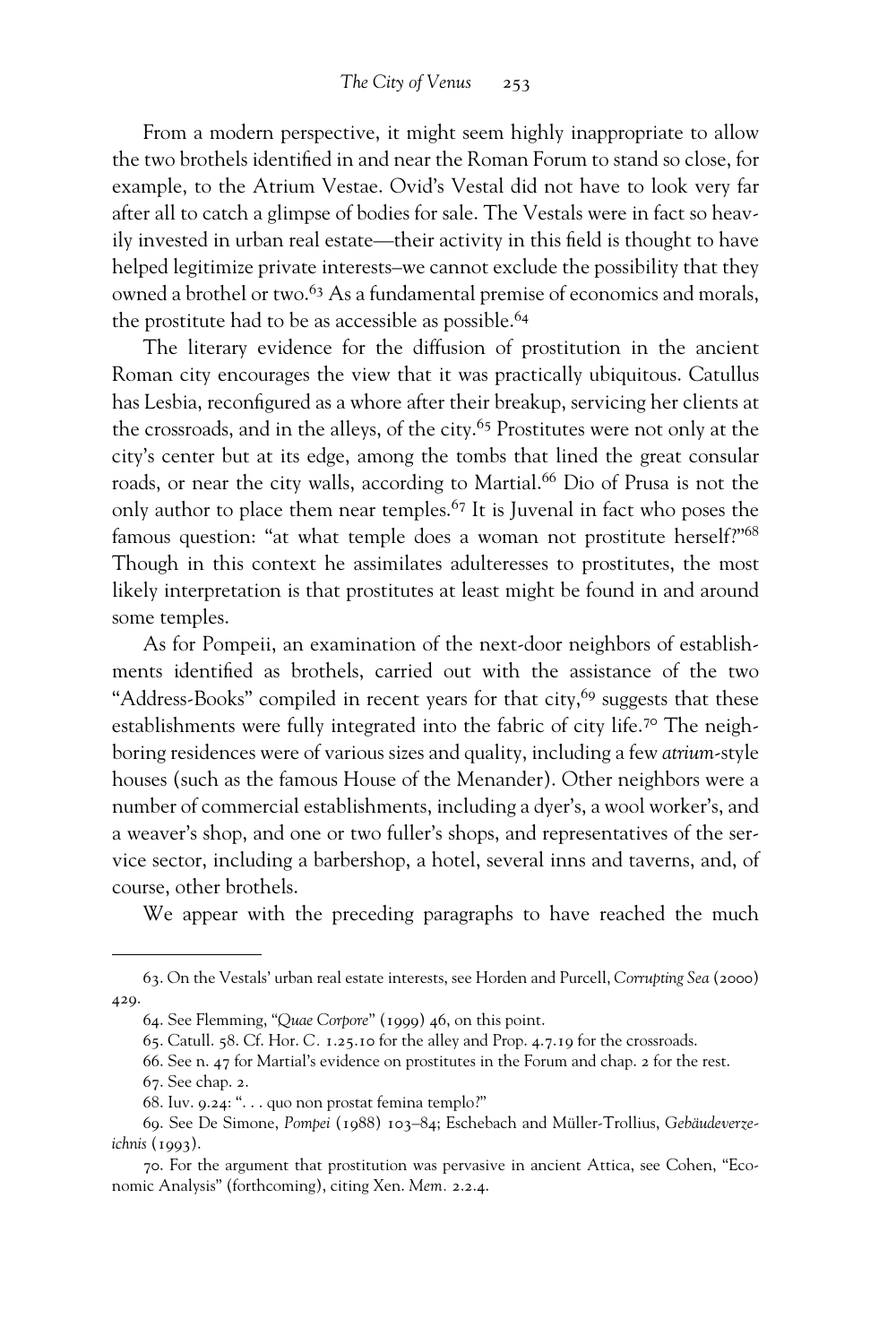desired fit between archaeological and literary evidence. Once again, however, the result is somewhat illusory. We have something of a tale of two cities here, with, minor exceptions aside, the archaeological evidence deriving from Pompeii and the literary evidence concerning Rome. Rome's exceptional status as the capital informs this literary evidence, as it functioned as the city many Romans affected to hate. To take one notable example, Tacitus, describing the spread of Christianity, has this phenomenon bursting forth ". . . not only throughout Judaea, the source of this evil, but also throughout the capital, where all things terrible or shameful from everywhere flow together and become fashionable."71 Examples might be multiplied to no purpose.72 This tradition, allied to, or even embedded in, the country:good/ city:bad dichotomy explored above, raises the suspicion that Roman writing on the sale of sex in the city presents a darker picture than the facts can sustain.73 In other words, just as nineteenth-century New Yorkers conceived of their city as nicer than it was in actual fact, the Romans tended to favor pessimism over realism.

This conclusion complicates our reliance on the literary evidence as a guide to the presence of sex in the city. We cannot simply cite a text such as the *Curculio* of Plautus as self-evident proof that sex was extremely widespread or mobile.74 Such evidence emanates from a long tradition that draws the map of Roman "vice" essentially by overlaying it on the Roman city and above all on the capital itself, making that city more difficult to read.<sup>75</sup>

The result, we can almost say with certainty, is that the presence of prostitution is exaggerated for moralizing purposes or possibly, in the case of satirists, for making fun of moralizing purposes. Can Juvenal literally mean that at least one prostitute stands before *every* temple? It is risky to take this evidence as strictly factual. Of course this conclusion hardly means we are entitled to assume the opposite was true—that no temples had prostitutes in

<sup>71.</sup> Tac. *Ann.* 15.44.3: ". . . non modo per Iudaeam, originem eius mali, sed per urbem etiam, quo cuncta undique atrocia aut pudenda confluunt celebranturque."

<sup>72.</sup> It is difficult all the same to avoid mentioning such texts as Hor. *Serm.* 2.6; Iuv. 2 and 3; Amm. Marc. 14.6.

<sup>73.</sup> The positive tradition extolling to the point of exaggeration the grandeur of the capital finds its counterpoint—there is an ancient as well as a modern branch of each—in a negative one that (over)emphasizes the dark side of city life, which is often, though not always, contrasted with life in the country, the past, or both. See Purcell, "City of Rome" (1992) 424; Eyben, *Youth* (1993) 265 n. 92; Edwards, *Writing Rome* (1996) esp. 3, 7, 42–43, 102–5, 112; Laurence, "Writing the Roman Metropolis" (1997) and the country-city literature cited above in notes 11 and 12.

<sup>74.</sup> Plaut. *Curc.* 461–85.

<sup>75.</sup> See the comments of André, "Espace urbain" (1991) 94.